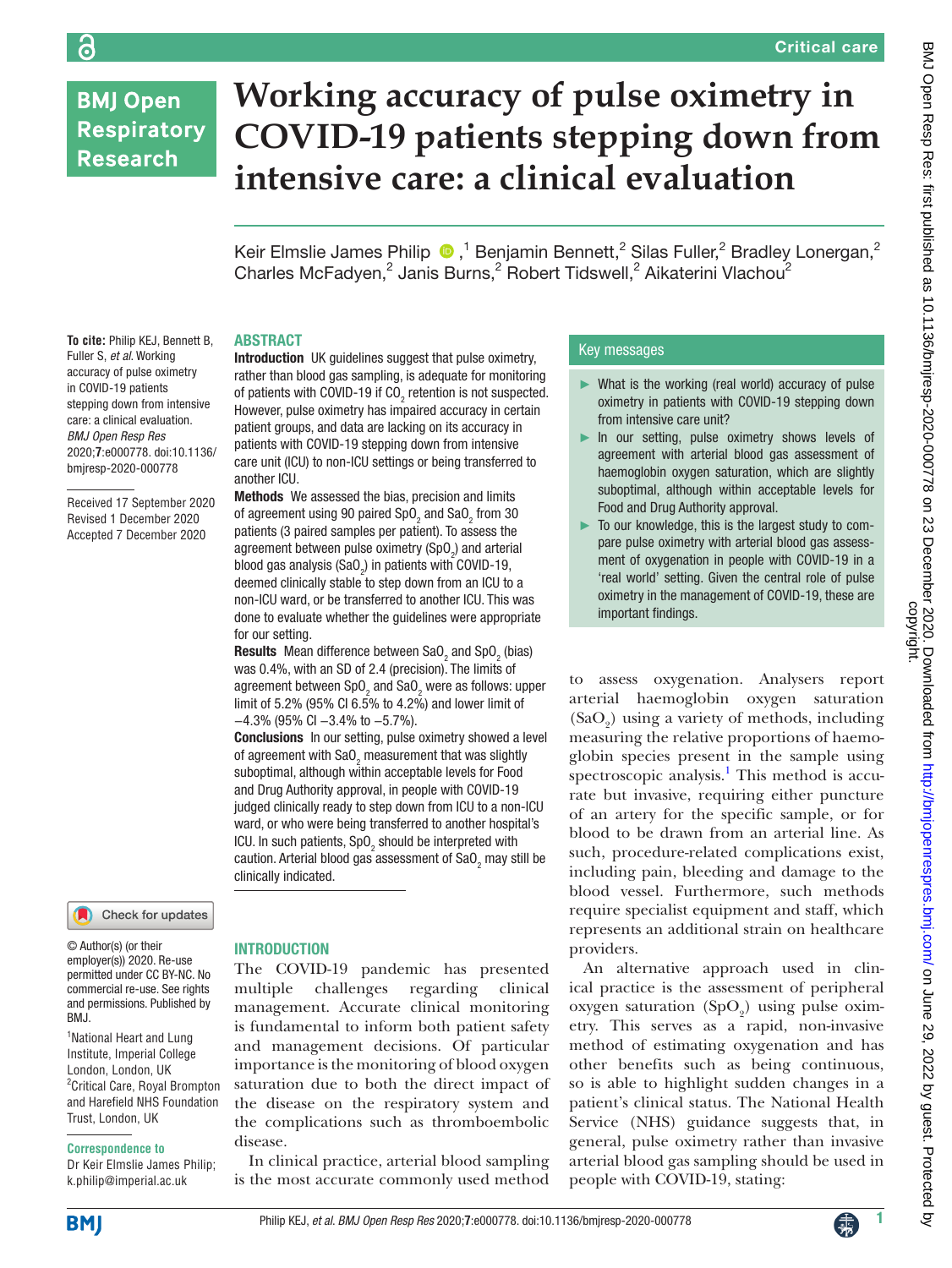Unless there are reasons to suspect  $CO_2$  retention, arterial *lines/blood gases are not needed, and patients can be monitored using continuous peripheral arterial oxygen*  saturation (SpO<sub>2</sub>) with an appropriate level of nursing *support.*[2](#page-4-1)

However, the accuracy of pulse oximetry can be influenced by multiple factors including motion, perfusion and skin pigmentation.<sup>3</sup> It is well known that the twowavelength spectroscopy technique employed in the pulse oximeter is inaccurate in the presence of certain haemoglobin species, such as methaemoglobin and carboxyhaemoglobin. Although pulse oximeters are tested extensively in healthy volunteers under controlled settings, the 'working accuracy', that is, the real-world accuracy in patients in clinical settings can, at times, be suboptimal. Previous studies have suggested suboptimal accuracy of pulse oximetry in critically unwell intensive care unit patients,<sup>[4](#page-4-3)</sup> and people with conditions such as sickle cell disease during vaso-occlusive crises,<sup>[5](#page-4-4)</sup> which may be relevant given the high incidence of thrombotic disease in people with COVID-19.<sup>[6](#page-4-5)</sup> The accuracy of pulse oximetry in these patients has also been identified as a potential contributing factor to apparent 'silent hypoxia' seen in COVID-19.<sup>7</sup> Cautions and potential limitations of pulse oximetry in COVID-19 have been highlighted,  $38$ and one study of 17 patients with COVID-19 on intensive care unit (ICU) suggested that  $SpO<sub>2</sub>$  does not reliably predict  $\text{SaO}_2$ .<sup>[9](#page-4-7)</sup> However, specific data on people with COVID-19 being stepped down to a non-ICU setting, or being transferred to another ICU, are lacking. Furthermore, anecdotal experience from our ICU, and others, suggests that pulse oximetry measurements  $(SpO<sub>2</sub>)$ may not accurately reflect  $\text{SaO}_2$  in patients with severe COVID-19, potentially bringing into question the appropriateness of the NHS guidance referenced above in our setting. This is particularly relevant for our patients who are being stepped down from our ICU onto non-ICU level wards, or during transfers of our patients to other ICUs, because in both of these situations, pulse oximetryderived  $\mathrm{SpO}_2$  would be used to monitor oxygen saturation and guide management.

Therefore, to assess if the NHS England<sup>[2](#page-4-1)</sup> guideline was appropriate for our setting, we assessed the agreement between pulse oximetry  $(SpO<sub>2</sub>)$  and arterial blood gas analysis  $(SaO<sub>2</sub>)$  in our patients with COVID-19, who were being stepped down from an ICU to a non-ICU ward or being transferred to another ICU.

#### **METHODS**

We retrospectively analysed routinely collected clinical data from patients with COVID-19, admitted to one of our hospitals' ICUs during March and April 2020. We included non-hypoxic adults with COVID-19 deemed clinically suitable to be managed in a non-ICU setting, or for ICU to ICU transfer. None of the patients stepping down to a non-ICU setting required ongoing cardiovascular support, or had a clinical indication to still

have an arterial line, such as for cardiovascular or gas exchange monitoring purposes. However, in patients being transferred to another ICU, clinical indications for arterial lines remained, as such, a sensitivity analysis was conducted excluding this group. Four patients were excluded as they died on the ward, all other patients on the ward during this time were included. We extracted the final three paired  $SpO<sub>2</sub>$  and arterial blood gas  $SaO<sub>2</sub>$ measurements from the electronic patient record (Intellispace Critical Care & Anaesthesia, Phillips Healthcare) prior to stepping down to a less intensive ward, or before being transferred to another ICU. The sample size resulted from the time frame on which we were the clinical team on the ward. The use of three paired samples per patient aimed to increase the number of samples included, given that the total number of patients was relatively small, and to give us some indication of the variation in measures in individual patients. An adjustment was made in the analysis regarding having multiple samples from each patient.

To ensure that comparisons could be made between the two methods of assessment, the measurements (pulse oximetry and blood gas analysis) must have been taken within 15min of each other, with no changes to the patient's ventilation parameters (if ongoing ventilatory support), inspired oxygen concentration or positioning (eg, proning), either between assessments or in the preceding hour.

All arterial blood samples were analysed using a Radiometer ABL90 FLEX blood gas analyser. The specific method used for deriving SaO2 in this device is available in the manufacturer data sheet, $^{10}$  $^{10}$  $^{10}$  but in brief, uses an ultrasonic haemolyser and a 256-wavelength spectrophotometer in order to measure the proportions of haemoglobin species present in the sample, namely, oxyhaemoglobin (FO<sub>2</sub>Hb), deoxygenated reduced haemoglobin (FHHb), carboxyhaemoglobin and methaemoglobin. This function is separate from the potentiometric and optical modules used to measure ion concentrations and partial pressures of  $O_q/CO_q$ . The analyser then calculates  $\mathrm{SaO}_{2}$  according to the formula,  $\text{SaO}_2 = (\text{FO}_2\text{Hb}/(\text{FO}_2\text{Hb}+\text{FHHb})).$ 

Pulse oximeter data were continuously collected as part of routine clinical care using Masimo LNCS DCI digital probes (placed on the patient's finger) with signal extraction technology, displayed on a Phillips IntelliVue MP70 monitor. The use of the former technology is notable, as the manufacturers state it outperforms conventional red/infrared oximetry through the use of a multi-algorithmic approach, seeking to improve accuracy in poorly perfused or moving patients.<sup>11</sup> This device has been validated already in the adult critical care population, demonstrating improved performance in comparison to conventional pulse oximetry in patients.<sup>12</sup> The requirements for maintenance of these devices was discussed with the clinical engineering department of the hospital, who reported that Phillips recommend a functional check of SpO2 performance by testing the probe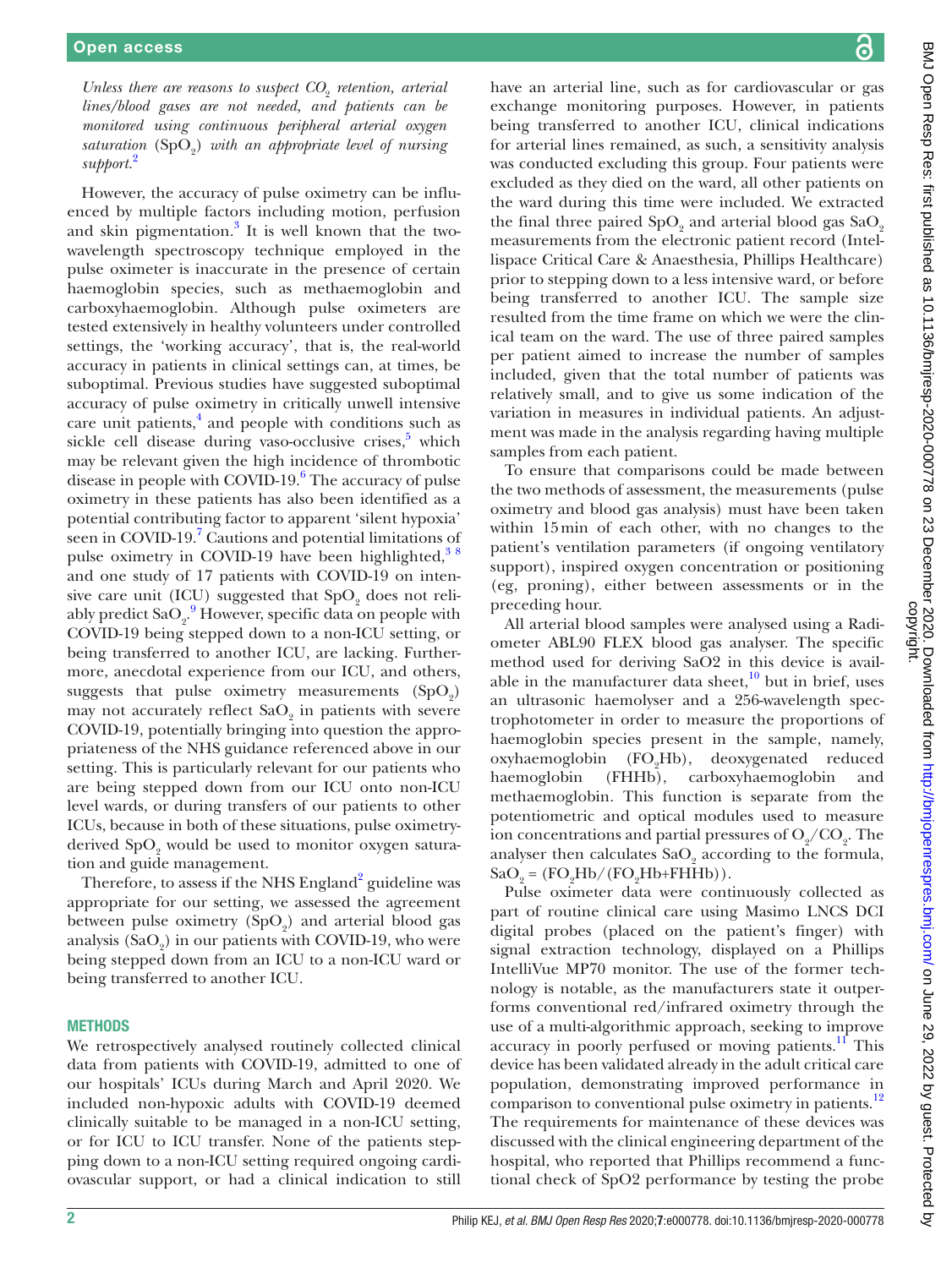on the finger of the technician on a biannual basis. The manufacturer recommendations from Masimo indicate that under normal operation, no internal adjustment or recalibration of the pulse oximeter is required for this model. All devices were subject to generic safety testing and labelled with an in-date 'licence plate' sticker according to industry standards. Finally, in the event that a device is broken, the engineering department use test devices to ensure that it is functioning within the accepted range of accuracy following repair.

For all samples taken in our population, no additional testing or measurements took place outside those performed as part of routine clinical care, all blood samples were taken from arterial lines that had been inserted due to the severity of the patient's condition and this report represents a retrospective evaluation which was conceived of after all the data included had been collected. Of note, the wards were fully staffed throughout this period, with a nurse to patient ratio of 1:1, with appropriately trained staff. Hence, sampling and results are likely representative of optimal clinical care in this setting, and substantial delay between sampling and testing of blood gas samples is unlikely. Additionally, blood gas machines were appropriately maintained and calibrated.

#### Statistical Analysis

Accuracy was assessed by establishing the level of agreement between paired  $\mathrm{SpO}_2$  and  $\mathrm{SaO}_2$  measurements. This was achieved using the statistical methods described by Bland and Altman, $^{13}$  $^{13}$  $^{13}$  in which we calculated the following metrics:

- 1. Bias (mean difference,  $SpO_2-SaO_2$ ).
- 2. Precision (SD of the differences).
- 3. Limits of agreement (LOA) (bias±1.96×SD).

Analysis was done using MedCalc V.19 [\(https://www.](https://www.medcalc.org/) [medcalc.org/](https://www.medcalc.org/)). We used the Bland-Altman plot with multiple measurements per subject, in which the true value was not assumed constant in each subject. We also report the accuracy value, which is used in Food and Drug Administration (FDA) approvals of pulse oximeters, where accuracy =  $\sqrt{\text{(bias}^2 + \text{precision}^2)}$ . This is also referred to as  $A_{RMS}$  (root mean square error). The FDA currently requires a value of  $\leq 3.0$  $\leq 3.0$  $\leq 3.0$  for finger oximeters,<sup>3</sup> such as that used in our setting.

#### Authorisation

This evaluation was authorised by the Royal Brompton and Harefield NHS Foundation Trust Quality and Safety team. No external ethical approvals were required.

## Patient and public involvement

Patients and the public were not involved in this study as it was not deemed to be appropriate by the authors.

<span id="page-2-0"></span>

| Table 1<br>Characteristics of patients included                           |                                       |
|---------------------------------------------------------------------------|---------------------------------------|
| Sex (n)                                                                   | 24 males (80%)                        |
| Age (mean years)                                                          | 52.6 (SD 9.96, range 29 to 71)        |
| BMI (mean $kg/m^2$ )                                                      | 28.8 (SD 5.5, range 22.1 to<br>41.6   |
| Premorbid American Society of<br>Anesthesiologists (ASA) grade<br>(mean)  | 1.5 (SD 0.5, range 1 to 2)            |
| Preadmission cardiovascular<br>disease                                    | 16 (53%)                              |
| Preadmission type 2 diabetes<br>mellitus                                  | 5 (17%)                               |
| Black, Asian and Minority<br>Ethnic (BAME)                                | 20 (67%)                              |
| Admission D-dimer (mean)                                                  | 5276 (SD 9263, range 362 to<br>39840) |
| Confirmed Deep Vein<br>Thrombosis (DVT) or Pulmonary<br>Embolism (PE) (n) | 15 (50%)                              |
| Treatment dose anticoagulation<br>received (n)                            | 29 (97%)                              |
| Tracheostomy (n)                                                          | 20 (67%)                              |
| Extracorporeal membrane<br>oxygenation (ECMO) received<br>(n)             | 8 (27%)                               |
| Discharge destination (from<br>ICU)                                       |                                       |
| Same hospital, non-ICU ward 23 (77%)<br>(n)                               |                                       |
| Other hospital ICU (n)                                                    | 7 (23%)                               |
| Length of stay prior to samples<br>being taken (mean)                     | 19.5 days (SD 12.6)                   |
| SpO <sub>2</sub> (mean)                                                   | 96.44% (SD 2.20, range 92<br>to 100)  |
| SaO <sub>2</sub> (mean)                                                   | 96.02% (SD 2.11, range 91<br>to 100)  |

BMI, body mass index; ICU, intensive care unit.

# **RESULTS**

Ninety paired observations were analysed (three paired measurements from 30 different patients).

[Table](#page-2-0) 1 shows summary characteristics of patients (n=30). Variables, such as admission D-dimer, confirmed Deep Vein Thrombosis/ Pulmonary Embolism (DVT/ PE) and Extracorporeal membrane oxygenation (ECMO) received, have been included as indicators of the severity of disease in this cohort. Ethnicity and preadmission cardiovascular disease and type 2 diabetes mellitus have been included as relevant risk factors for severe COVID-19, and factors that may be of relevance regarding the accuracy of oximetry measurement. However, they have not been used for any form of subgroup analyses, as this was not the purpose of the evaluation.

The mean difference between  $SpO<sub>2</sub>$  and  $SaO<sub>2</sub>$  (bias) was 0.4%, with an SD of 2.4 (precision). The limits of agreement between  $SpO<sub>2</sub>$  and  $SaO<sub>2</sub>$  were as follows: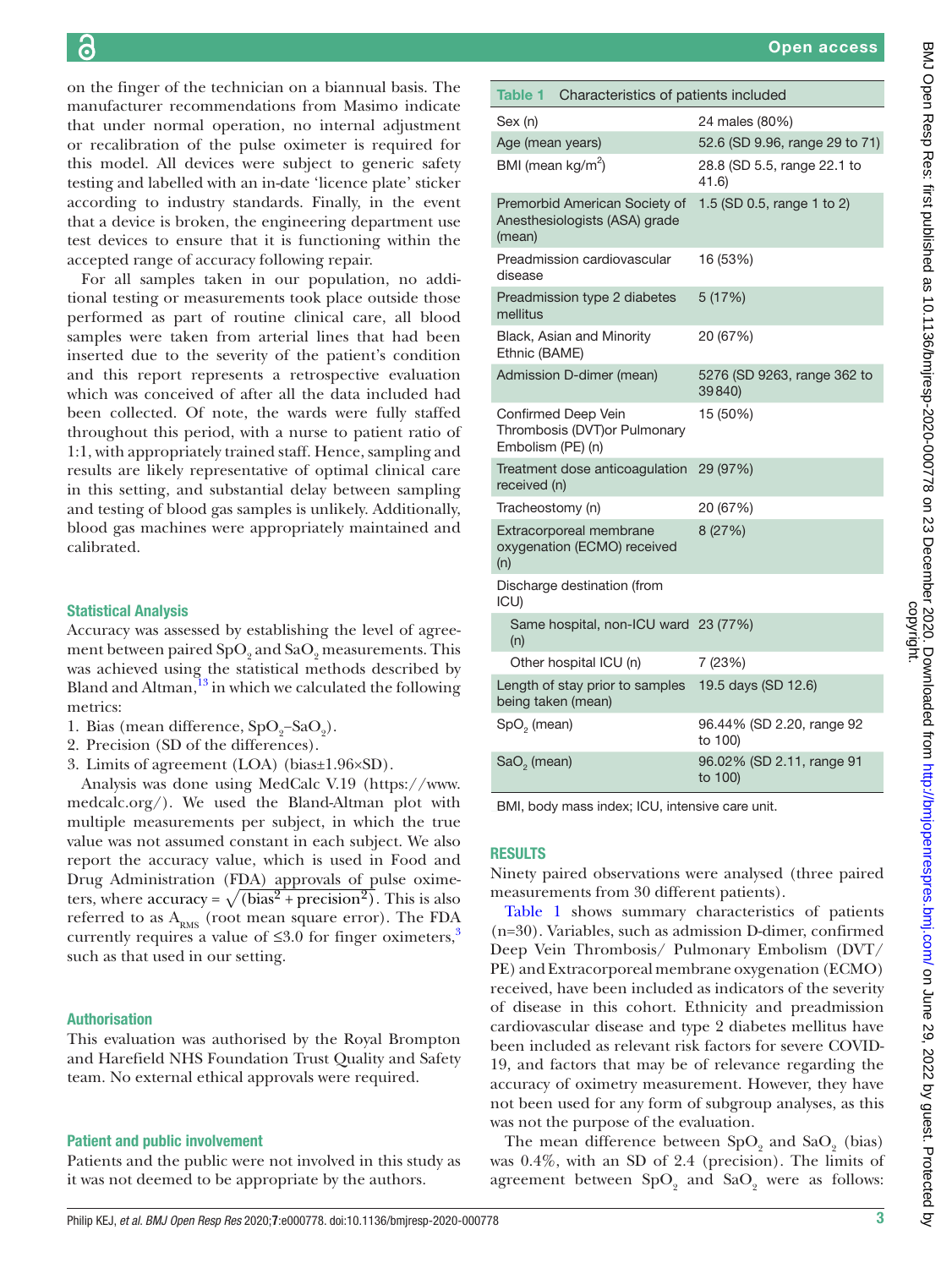

<span id="page-3-0"></span>**Figure 1** The difference between  $SpO<sub>2</sub>$  and  $SaO<sub>2</sub>$  against mean of SaO<sub>2</sub>. The line with the error bars represents the 95% CI of the limit of agreement.

upper limit of 5.2% (95% CI 6.5% to 4.2%) and lower limit of  $-4.3\%$  (CI  $-3.4\%$  to  $-5.7\%$ ), which means that from our data we would expect 95% of measurements to lie within these values (see [figure](#page-3-0) 1). Of note, mean pH of blood gas samples was 7.46 (SD 0.05); mean temperature at time of sample 36.88°C (SD 0.63); mean methaemoglobin 1.00% (SD 0.50); and carboxyhaemoglobin 1.50% (SD, 0.42). Of note, the accuracy value, whereaccuracy =  $\sqrt{\text{(bias}^2 + \text{precision}^2)}$  for our measurements is 2.44%, which lies outside of the manufacturers' reported laboratory testing accuracy value of 1.79% for  $SpO<sub>2</sub>$  between 70% and 100%.<sup>14</sup> However, some difference between our study and the laboratory testing values is to be expected, given the higher levels of control possible in a laboratory setting, differences in study population characteristics, and for their assessment, paired measurements are likely to have been completely simultaneous. Importantly, this value lies within the acceptable range for FDA approval of  $\leq 3.0\%$  $\leq 3.0\%$  $\leq 3.0\%$ .<sup>3</sup>

Samples from the same patient have the same marker.

Additionally, a sensitivity analysis was conducted, considering only people stepped down to a non-ICU ward (excluding those transferred to another ICU), for which the results were materially unchanged, with a bias of 0.8%, limits of agreement of 5.3% (upper limit) to −3.7% (lower limit).

#### **DISCUSSION**

These findings from 90 paired samples, taken from 30 people recovering from severe COVID-19, suggest that pulse oximetry shows slightly suboptimal levels of agreement in this patient group, although remains a valuable clinical assessment tool, with limits of agreement of 5.2% to −4.3. Whether this is considered adequate will depend on the specific clinical situation in which it is being interpreted.

Importantly, the LOA seen are only slightly larger than those seen in the Masimo white paper, $^{14}$  and studies of people in ICU. As such, our findings suggest that pulse oximetry is still a valuable component of assessments; however, a degree of caution is required.

As highlighted by Wilson-Baig *et al*,<sup>[9](#page-4-7)</sup> the cause of these suboptimal LOA remains unclear, but suggested hypotheses include altered spectral properties of high ferritin, D-dimers or other proteins raised in COVID-19 impacting oximetry precision, to COVID-19-related microvascular complications and tissue hypoxia.<sup>[9](#page-4-7)</sup> In our sample, it is likely that established factors, such as skin colour,<sup>[15](#page-4-13)</sup> may also have contributed, with 67% being of Black, Asian and Minority Ethnic (BAME) groups. Additionally, having allowed up to 15min between SpO2 and SaO2 is likely to have contributed, as even in the absence of changes to other parameters (probe position, FiO2, ventilation parameters), fluctuations to oxygen saturation occur.<sup>[3](#page-4-2)</sup>

However, it is probable that in certain situations, pulse oximetry-derived  $SpO<sub>2</sub>$  will not be deemed sufficient to guide clinical management and that  $\operatorname{SaO}_2$  assessment may be required.

Certain limitations and considerations are important to mention. First, although we applied stringent criteria to the selection of paired  $SpO<sub>2</sub>$  and  $SaO<sub>2</sub>$  recordings, we allowed up to 15min between measurements, as such, paired measurements were not all taken precisely the same time. Oxygen levels can fluctuate over time, $3\,$  $3\,$ hence these natural fluctuations are likely to be one of the factors contributing to differences seen between measurements. However, as the purpose of this study is to identify the levels of agreement between  $SpO<sub>2</sub>$  and  $SaO<sub>2</sub>$  as assessed in clinical practice, accepting up to 15min between the two assessments is representative of 'real world' clinical practice, in which these measures are unlikely to be taken at precisely the same time. Even so, further research comparing simultaneous  $\rm SaO_{_2}$  and  $\rm SpO_{_2}$ values is required before firm conclusions regarding accuracy of oximetry can be made. Second, the  $SpO<sub>2</sub>$ and  $\text{SaO}_2$  measurements evaluated here were all  $\geq 91\%$ . Commercially available pulse oximeters are calibrated using healthy volunteers across a range of arterial saturations, some as low as 60%, but it is recognised that accuracy reduces at lower saturations. In these patients, it is likely that blood gas sampling would be required anyway. Peripheral vasoconstriction, due to hypothermia or vasopressor use, may also impair the pulse oximeter, but our sensitivity analysis in patients who were deemed well enough to leave ICU (and so were unlikely to be suffering from this issue) reveals the same result. Central temperature recording from patients at the time of sampling were not excessively abnormal. Additionally, given that Masimo have reported comparable accuracy data even in poorly perfused and moving patients at  $SpO<sub>2</sub>$  values far lower than those demonstrated on our own ward, $^{14}$  this likely mitigates many of these concerns.

Third, this study does not investigate the causes of differences observed, so it is not possible to establish to what extent they resulted from a variety of potentially important factors, including recent critical illness,